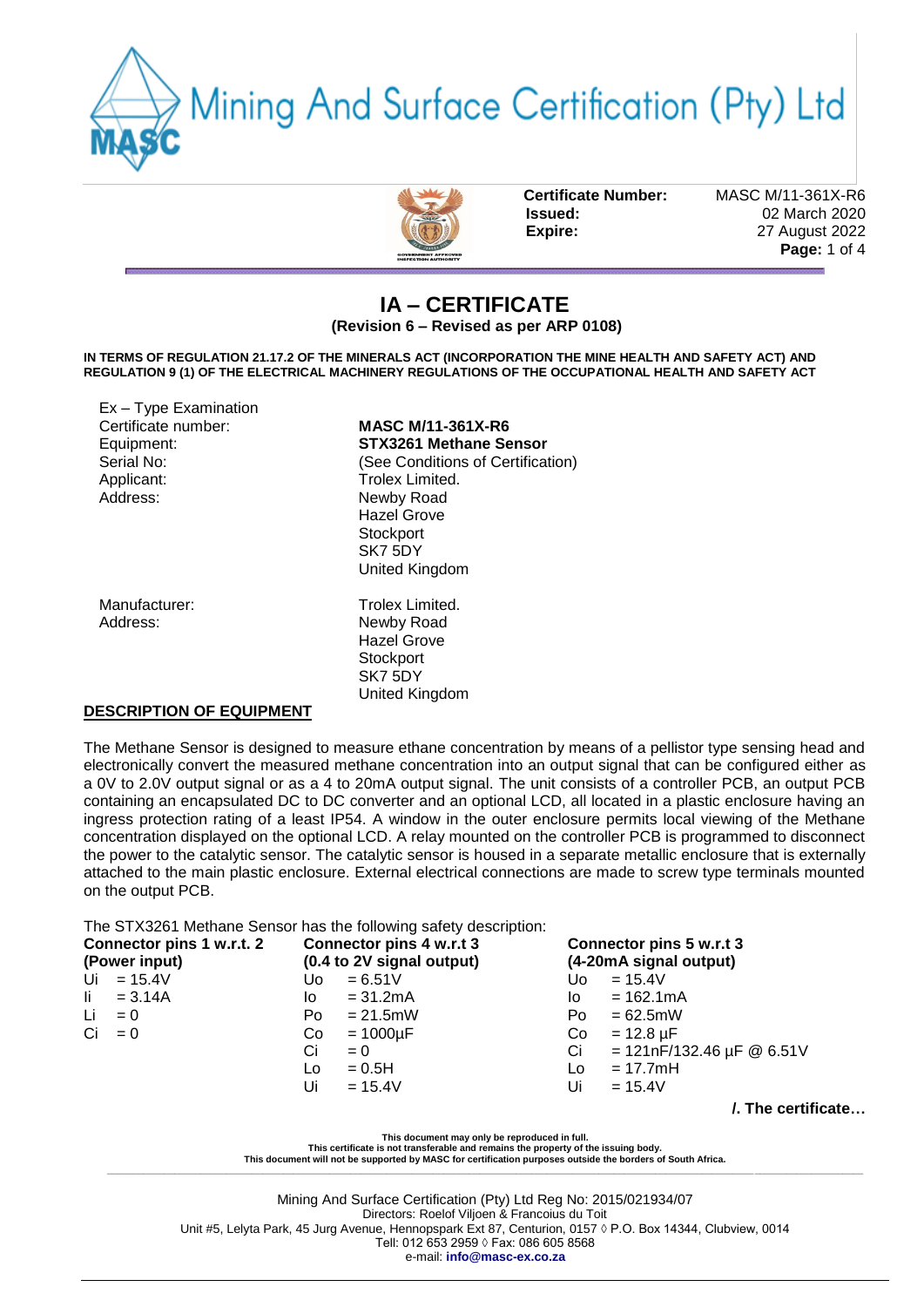# **IA CERTIFICATE NUMBER: MASC M/11-361X-R6**

**STX3261 Methane Sensor**

(Revision 6) **Page 2 of 4**

The certificate does not cover any accessories to the methane sensor or its incorporation into an intrinsically safe system.

**VARIATION 1:** This variation introduced the following changes:

- 1. The name and the address of the applicant was changed.
- 2. The input voltage (Ui) at connector T1 w.r.t T2 and T4 w.r.t T3 is now 14.4V (previously 15.4V)
- 3. The input fuse F1 is now 0.125mA (was 250mA)
- 4. The 2V Pallister power supply (DC to DC converter) is now part of the output printed circuit board (pcb) and is now un-encapsulated.
- 5. The DC to DC converter has been re-designed. The clamped output voltage to the pellister has remained 3.47V (maximum). The inductor value L1 in the modified DC to DC converter is 12µH (previously 470  $\mu$ H).
- 6. The 5V power rail clamped by ZD1 & ZD2 to 7.14V (previously D2, D3 & D4 clamped to 6.51V)
- 7. The output board now has two build options. It is built to give either an output of 0.4V 2V or 4-20mA at terminal 4.
- 8. The circuit to be 4-20mA output is now supplied from the 12V rail (14.4V = Ui).
- 9. The relay, used to disconnect the power to the catalytic sensor, is no longer used.
- 10. The output pcb is now made up using four layers.
- 11. Minor circuit modifications have also been made to the LCD board, these do not affect intrinsic safety assessment.
- 12. The recognition of the new safety parameters listed below, when incorporating the changes described in this variation:

| Connector pins T1 w.r.t. T2 | Connector pins T4 w.r.t. T3        |               |     | Connector pins T4 w.r.t. T3        |  |
|-----------------------------|------------------------------------|---------------|-----|------------------------------------|--|
| (power input)               | $(0.4 - 2V \text{ signal output})$ |               |     | $(4 - 20 \text{mA signal output})$ |  |
| $Ui = 14.4V$                | Uo.                                | $= 7.14V$     | Uo. | $= 14.4V$                          |  |
| li.                         | lo.                                | $= 12mA$      | lo. | $= 276mA$                          |  |
| $= 3.14A$                   | Po                                 | $= 22$ mW     | Po  | $=1W$                              |  |
| Li                          | Ci                                 | $= 0$         | Ci  | $= 0$                              |  |
| $= 0$                       | Li                                 | $= 0$         | Li  | $= 0$                              |  |
| Ci                          | Co                                 | $=1000 \mu F$ | Co  | $= 17.9 \mu F$                     |  |
| $= 0$                       | Lo                                 | $=1H$         | Lo  | $= 6.13mH$                         |  |
|                             | Ui                                 | $= 14.4V$     | Ui  | $= 14.4V$                          |  |

**VARIATION 2:** This variation introduced the following changes:

- 1. The addition of interconnection details between the Head and the printed circuit board.
- 2. To permit the use of an alternative Head arrangement for the methane sensor.

**/. MARKING...**

**This document may only be reproduced in full. This certificate is not transferable and remains the property of the issuing body. This document will not be supported by MASC for certification purposes outside the borders of South Africa. \_\_\_\_\_\_\_\_\_\_\_\_\_\_\_\_\_\_\_\_\_\_\_\_\_\_\_\_\_\_\_\_\_\_\_\_\_\_\_\_\_\_\_\_\_\_\_\_\_\_\_\_\_\_\_\_\_\_\_\_\_\_\_\_\_\_\_\_\_\_\_\_\_\_\_\_\_\_\_\_\_\_\_\_\_\_\_\_\_\_\_\_\_\_\_\_\_\_\_\_\_\_\_\_\_\_\_\_\_\_\_\_\_\_\_\_\_\_\_\_\_\_\_\_\_\_\_\_\_\_\_\_\_\_\_\_\_\_\_\_\_\_\_\_\_\_**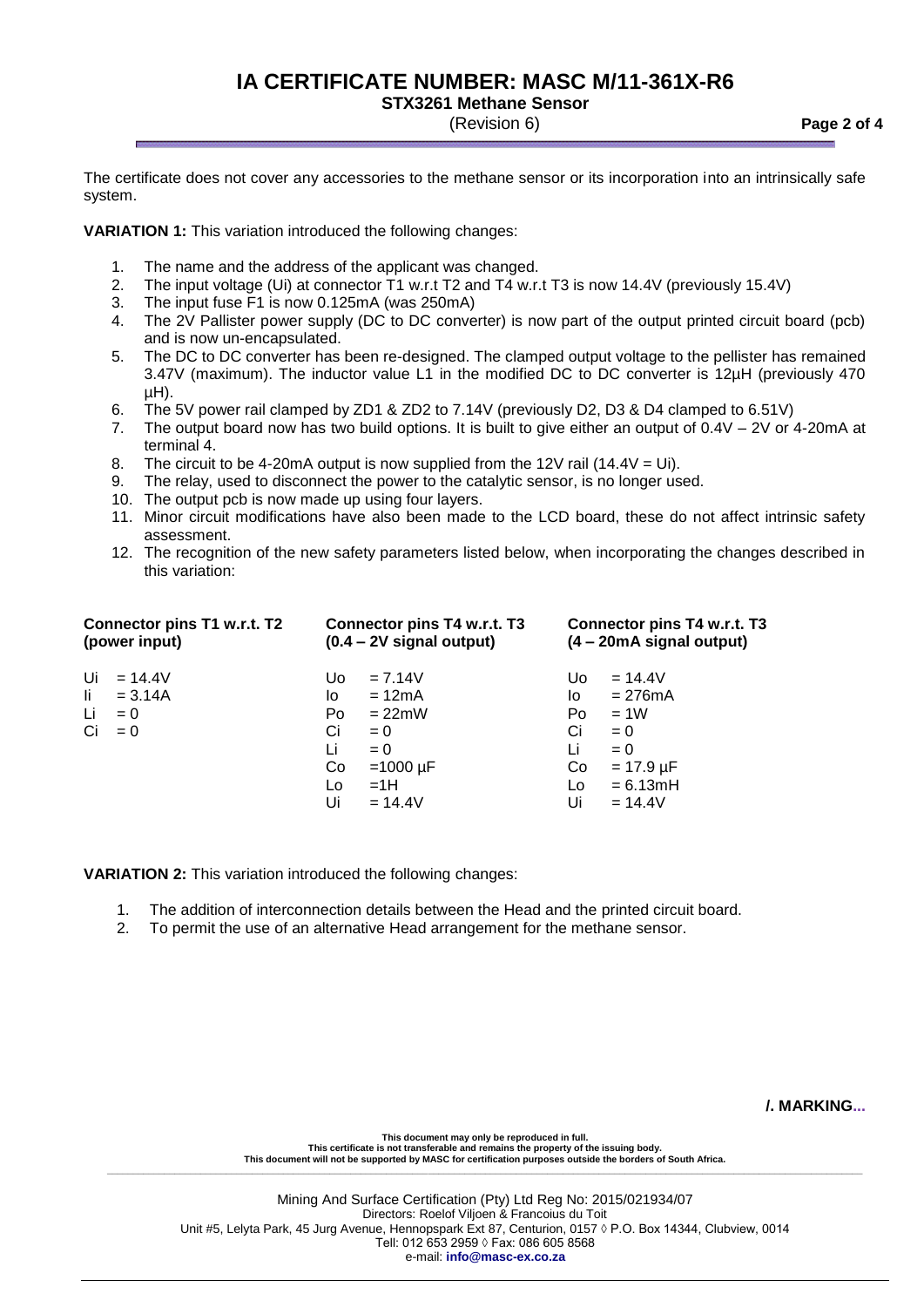# **IA CERTIFICATE NUMBER: MASC M/11-361X-R6**

**STX3261 Methane Sensor**

(Revision 6) **Page 3 of 4**

### **MARKING**

SIRA marking remains applicable. The following MASC Certificate number (IA number) must be additionally applied to the equipment.

**IA No**: MASC M/11-361X-R6

### **COMPLIANCE:**

The unit as described above and in MASC Letter **11-361 R6** is hereby certified "Explosion Protected" Ex ia I and is suitable for use in hazardous locations as stated below and as tested, assessed and inspected in accordance with the relevant requirements of SANS Standards:

#### **The evaluation was conducted according to the requirements of:**

- **SANS (IEC) 60079-0: 2005 "Explosive atmospheres – Part 0: Equipment — General requirements"**
- **SANS (IEC) 60079-11: 2005 "Explosive atmospheres – Part 11: Equipment protection by intrinsic** 
	- **safety 'i'"**
- **EN50303: 2005 "Category M1"**

| Location                | Zone 0 & 1                         | Minina                                           |
|-------------------------|------------------------------------|--------------------------------------------------|
|                         |                                    |                                                  |
| <b>Hazard Frequency</b> |                                    | Continuous as could occur under normal operating |
| Environment             |                                    | Methane and Coal dust                            |
| Limiting Temperature    |                                    | 450°C (Methane gas) 150°C (Coal dust)            |
| Ambient Temperature     | $-20^{\circ}$ C to 55 $^{\circ}$ C |                                                  |

### *The use of apparatus in hazardous locations is subject to the following provisions as applicable, which shall be adhered to:*

- i) SANS 10086 requirements;
- ii) Any conditions mentioned in the above report;
- iii) Codes of Practice enforced in terms of Regulations 21.17.2 of Minerals Act, by Chief Inspector of Mines;
- iv) Any restrictions and conditions enforced by Chief Inspectors of Mines, Principal Inspector (Group I equipment) of Chief Inspector of Factories (Group II equipment);
- v) Any relevant requirements of the MHS Act or the OHS Act.

## **SPECIAL CONDITIONS OF USE (X)**

The IP54 rating of the unit shall be maintained at all times.

**/. CONDITIONS...**

**This document may only be reproduced in full. This certificate is not transferable and remains the property of the issuing body. This document will not be supported by MASC for certification purposes outside the borders of South Africa. \_\_\_\_\_\_\_\_\_\_\_\_\_\_\_\_\_\_\_\_\_\_\_\_\_\_\_\_\_\_\_\_\_\_\_\_\_\_\_\_\_\_\_\_\_\_\_\_\_\_\_\_\_\_\_\_\_\_\_\_\_\_\_\_\_\_\_\_\_\_\_\_\_\_\_\_\_\_\_\_\_\_\_\_\_\_\_\_\_\_\_\_\_\_\_\_\_\_\_\_\_\_\_\_\_\_\_\_\_\_\_\_\_\_\_\_\_\_\_\_\_\_\_\_\_\_\_\_\_\_\_\_\_\_\_\_\_\_\_\_\_\_\_\_\_\_**